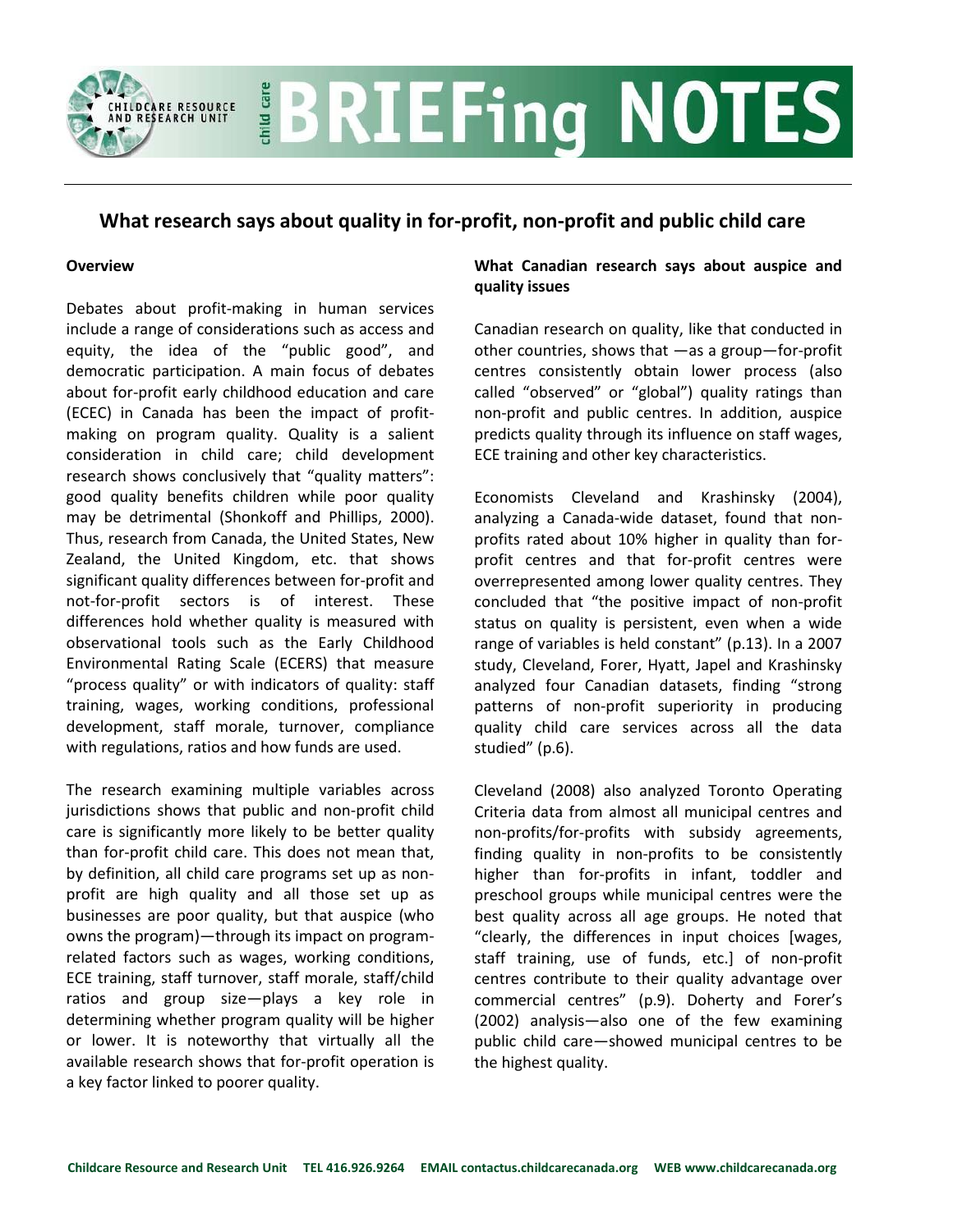Using the *You Bet I Care!* (YBIC) dataset, Doherty, Friendly and Forer (2002) demonstrated that the lower quality ratings in for-profit centres as a group do not simply result from poorer access to financial resources, as Cleveland's 2009 study also found. The ratings, they noted, reflect behaviours such as hiring higher proportions of untrained staff, paying poorer wages, generating higher staff turnover and lower morale, as well as program characteristics such as a poorer ratios. Friesen's (1992) Calgary study made the same observation.

Cleveland and Krashinsky's 2004 analysis found that while non-profit centres do better on every measure, differences were greatest on measures and sub-scales regarding children's personal care, use of materials, activities and teaching interactions linked to language development, teacher interactions with children, staff communication with parents and supporting the staff needs. Non-profits remained higher even when other factors associated with quality such as the jurisdiction, child population, financial resources and higher staff education in non-profits were taken into account.

Two major Québec studies – the Etude longitudinale du développement des enfants du Québec (ELDEQ) and the 2003 Grandir en qualité, which used a Québec-developed four point quality scale, also found for-profit centres to be consistently poorer quality than non-profits (Japel, Trembly and Côté, 2004, 2005; Drouin, Bigras, Fournier and Bernard, 2004). The Grandir en qualité study showed that forprofit child care not only fared worse overall, scoring lower on all sub-scales, but on global evaluation as well. As in Cleveland and Krashinsky's 2004 study, the Drouin et al study found for-profits were vastly over-represented among "unsatisfactory" centres; for-profit infant centres were eight times more likely to be of unsatisfactory quality.

This kind of distribution, in which for-profits are rarely excellent and are skewed to the lower quality end, was described in a Canadian brief almost two decades ago (Friendly, 1986). Friesen (1992), studying Calgary infant-toddler programs, found more than half the for-profit centres—compared to 15.4% of non-profits—providing "poor" quality; 60%

of non-profits rated as "good", compared with 15.6 percent of for-profit centres using the Infant-Toddler Environmental Rating Scale (ITERS).

Centres in all four Atlantic Canada provinces were studied by Lyons and Canning (1997), who found significant differences by auspice; non-profit centres had better ECERS ratings in all four provinces in rural and urban communities. They commented that ownership was the "clearest factor" associated with ECERS scores (p.139). In Mill, Bartlett and White's (1995) Montreal study, for-profit centres were "inferior to non-profit centres, both as workplaces for the educators and as optimal environments for child development" (p. 49).

Canadian research has examined other differences between for- and non-profit centres. Kershaw, Forer and Goelman (2004) found auspice a significant predictor of stability. Using British Columbia data, they found that one-third of all centres closed over a four year period, but for-profit centres were disproportionately more likely to close. Non-profit centres were 97 times more likely to continue to operate over the study's four year period than forprofits. There is also evidence that, as a group, forprofit centres are less likely to provide services for children with special needs (D. Lero and S. Irwin, personal communication, 2010).

#### **Research considering quality more broadly**

There are, as well, many studies showing substantial quality differentials in other countries with sizeable for-profit child care sectors and—increasingly studies that examine the broader question of "does the market work for delivering child care?" These studies are too numerous to describe or identify here; for a full bibliography see Childcare Resource and Research Unit (2010).

A logical explanation lies behind these findings. In order to find funds to ensure profits, profit-making operations are more likely to skimp on staffing, supplies, equipment and perhaps even food. Research shows them to be more likely to hire lesswell-trained educators, to pay lower wages and benefits and to engender working conditions that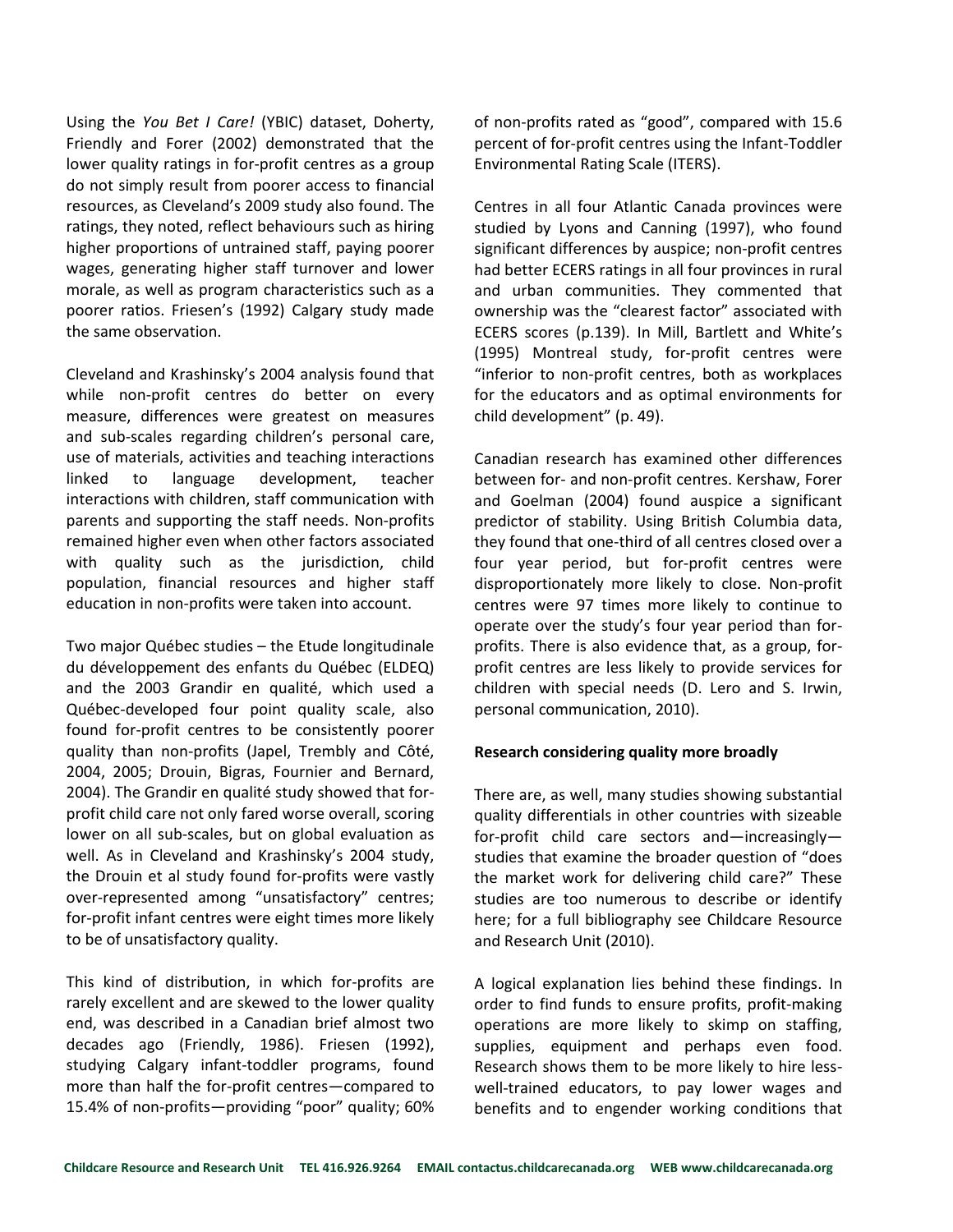lead to higher rates of turnover and lower morale. These program characteristics are, not surprisingly, closely linked to poorer quality for children.

These issues may be exacerbated in the growing "big-box" sector—child care businesses that are publicly traded on the stock exchange such as Australia's ABC Learning Centres (now defunct), the US giant Knowledge Universe, or Canada's TSXtraded Edleun. Several studies have addressed "corporate" child care in relation to non-profit and smaller for-profits and found quality differences between the corporates and other for-profits (Sosinsky, 2007; Rush, 2006).

Research also shows that it is not easy to regulate centres into better quality. For example, a US study found more stringent regulations to be associated with higher quality in non-profit but not for-profit child care programs (Rigby, Ryan and Brooks-Gunn, 2007). There is also evidence in Australia, the United States and Canada, that the for-profit sector has lobbied for more lax regulations in order to allow better profitability and, in Australia, against improved maternity provision which could cut into the "market" of the youngest babies (Rush and Downie, 2006; Nelson, 1982; Prentice, 2000).

#### **In conclusion**

It is noteworthy that the Organization for Economic Co-operation and Development's (2004) team for the Paris-based economic organization's 20 country Thematic Review noted, in its review of Canada, that "A protective mechanism used in other countries is to provide public money only to public and nonprofit services" (p. 173).

Whether child care is for-profit or public/not-forprofit is not the only policy issue that determines whether children and families get high quality early childhood services. But it is a fundamental choice that influences how well other key structural policy elements—public financing, a planned (not market) approach, well paid, early childhood-educated staff treated as professionals, a sound pedagogical approach and ongoing quality assurance—function to ensure high quality and equitable access.

#### **REFERENCES**

Childcare Resource and Research Unit. (2011). *Research evidence on selected aspects of forprofit/non-profit child care programs: A bibliography*. CRRU Briefing Note.

Cleveland, G. (2008). *If it don't make dollars, does that mean that it don't make sense? Commercial, nonprofit and municipal child care in the city of Toronto.* Toronto: City of Toronto, Children's Services Division.

Cleveland, G., Forer, B., Hyatt, D., Japel, C. & Krashinsky, M. (2007). *An economic perspective on the current and future role of non-profit provision of early learning and child care services in Canada.*  University of Toronto, University of British Columbia & Université du Québec à Montréal.

Cleveland, G. & Krashinky, M. (2004). *The quality gap: A study of nonprofit and commercial child care centres in Canada.* Toronto: University of Toronto at Scarborough, Division of Management.

Doherty, G. and Forer, B. (2002) The influence of unionization and being operated by a municipality. Background analysis. Ottawa: Canadian Union of Public Employees.

Doherty, G., Friendly, M. & Forer, B. (2002). *Child care by default or design? An exploration of differences between non-profit and for-profit Canadian child care centres using the You Bet I Care! data sets.* Toronto: Childcare Resource and Research Unit.

Drouin, C., Bigras, N., Fournier, C., Desrosiers, H. & Bernard, S. (2004). Grandir en qualité 2003. Enquête québécoise sur la qualité des services de garde éducatifs. Québec: Institut de la statistique du Québec.

Friendly, M. (1986, May). *Daycare for profit: Where does the money go?* Brief presented to The Special Committee on Childcare, Toronto, Ontario, May 8, 1986.